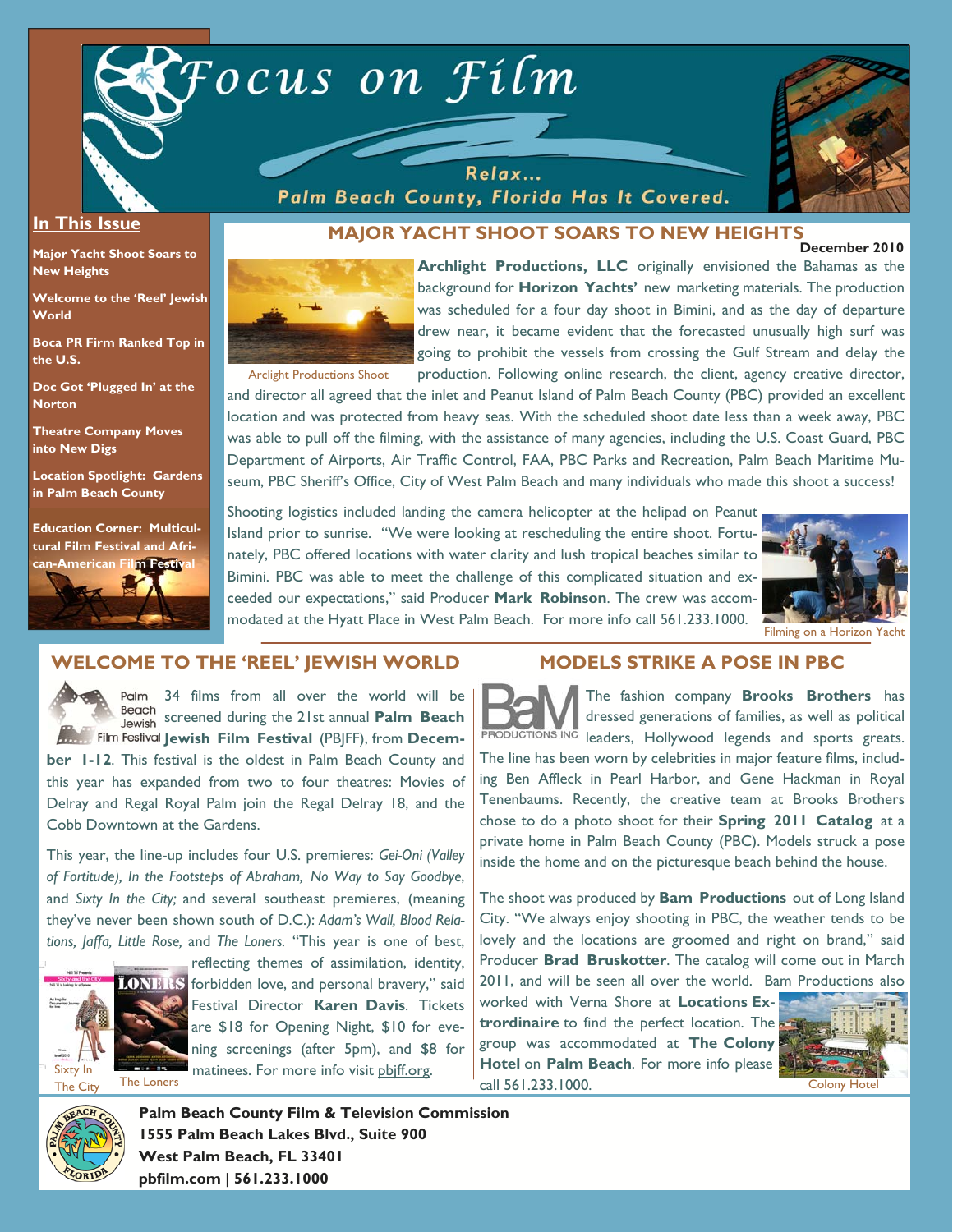# **NEW INDIE GETS AN ONLINE FOLLOWING**



Virtual fans have spoken! Over the last six months, S.M.I.R.K. Entertainment, LLC, the studio responsible for *The Incubus*, has released a weekly online webisode series. Filmed nearly a year after the shooting of the first cut of the film was completed, **THE INCUBUS** these webisodes written by Dreyfoos grad **Shayne Leighton** and directed by **Marcie Gorman** have

been the backbone of a marketing campaign that has attracted over 55,000 fans to The Incubus Facebook page, while receiving nearly 100,000 views on You Tube. The webisodes were also edited into the film and made into a Director's Cut, *The Incubus Welcome to Spoon River*, which can be purchased, downloaded or streamed on **Incubusmovie.com**. "My goal with this film is to give all of my actors as much exposure as possible, and meet the needs of the fans of the film with this new content," said Gorman. For more info visit facebook.com/theincubusfilm.

### **BOCA PR FIRM RANKED TOP IN THE U.S.**

For a firm that doesn't specialize in celebrity and entertainment publicity, **TransMedia Group** sure has a knack for creating a star-studded spin. In the December issue of O'Dwyer's, the PR industry's major trade publication, the Boca-Raton-based international PR firm is ranked as one of the top 40 firms in the country in Entertainment PR.

From its inception 30 years ago, TransMedia Group has a long list of celebrities it has represented, from Kathryn Crosby, wife of Bing Crosby, and actress Elke Sommer, fashion designer Pierre Cardin

and artist LeRoy Neiman, to Suzanne Somers. Currently, TransMedia Group works with 12-time Olympic swimming medalist Dara Torres, who made history during the Beijing Olympics as the oldest US swimming medalist at age 41. For more information contact Christina Memorio at 561.750.9800.



### **TV SHOW AIRS ON MAJOR NETWORKS**



**3 Screen Productions** out of **Boynton BEGREEN Beach has announced the airings of the** second season of their TV Show, *Every Holiday*! Broadcast nationwide on **Lifetime Networks** and **Women's Entertainment TV**, throughout the month of December, this series features holiday themed programming aimed at the women of the household. The segments focus on holiday season needs and the information necessary to make educated decisions. The program will also be giving out over \$10,000 in prizes as part of its annual sweepstakes. Filming took place throughout Palm Beach County in numerous homes in Delray Beach and Boca Raton.

3 Screen Productions is moving steadily ahead into 2011 with its

Series, *t.b.i. (***t**he **b**est **i**nfo*). tbi…the best info* is the title brand of the unique ongoing TV Series, *tbi…for women*; *tbi…for men*; and *tbi…for business*, all airing on multiple, targeted National Cable Networks. For more information please call 561.369.0789.



Palm Beach Jewelry on location with Every Holiday TV

### **COMMERCIAL TAKES IT TO THE 'MAX'**

**LANSING MED** Local producer **Ryan M. Pamplin** and his father **Rick Pamplin** of the **Pamplin Film Company**  PAMPLIN FILM (PFC) collaborated together on a new Pepsi Max commercial as part of the Crash the Super Bowl contest! Ryan Pamplin's company **Ryactive**, has produced commercials for brands including Ben & Jerry's and Quiznos. "Contests, like this one, are giving a new younger generation of filmmakers the opportunity to create edgy commercials for brands that before now were out of reach," said Pamplin. The commercial stars **Ernest Borgnine**, who becomes enraged after his Pepsi Max disappears. Borgnine is also going to star in the next PFC film, *Crimebusters*, set to shoot in PBC in 2011. To view the spot, visit  $\sqrt{p}$ crashthesuperbowl.com/#/gallery?video=8699.

### **FUN AND SCARY FEATURE IS FILMING!**



A teen comedy/horror film is shooting in Palm Beach County (PBC), and many locations are being utilized during filming! "I have lived in PBC for most of my life and always dreamed of being able to shoot a film here,"

said Producer **Ryan Dee**. "This film shows that PBC is a very viable choice for shooting, and the area consists of many talented production professionals ready to flex their skills." Cast and Crew Photo

The cast includes such name talent as **Caley Hayes** (*Sex Drive*); **Shawn C. Phillips** (*Look*); and **Wilson Gouveia** (*MMA and UFC fighter*). **Aaron Wells** of Silver Beach Productions (*Rock and a Hard Place: Another Night at the Agora*) and **Michael A. Hoffman** (*ROT: Reunion of Terror*) are sharing co-directing credit. The DP is **George Barnes** of Take 2 Productions. Gaffer and Tequesta native, **Shaw Burrows** has gripped and lit such films as *Pulp Fiction* and *Natural Born Killers*. Horror make-up effects are being provided by Tampa resident **Marcus Koch** (*Bloody Bible Camp*; *Live Evil*) and the writer is **Meghan Jones**, a local to Port Saint Lucie. Bongiovi Entertainment (*Step Up*; *Pet Semetary*) is co-producing with Wells. For more info call 561.233.1000.

# **DOC GOT 'PLUGGED IN' AT THE NORTON**



The Palm Beach premiere of the locally shot documentary, *What Is The Electric Car?* took place at the **Norton Museum of Art**! The event featured the long awaited unveiling of a drivable piece of stunning artwork painted by modern day pop cul-

Tango Car by Britto ture icon **Romero Britto**. The electric car selected to be the very first Britto<sup>TM</sup> painted Electric Car in the world was the Tango designed and built by Commuter Cars Corp.

The documentary contains insightful interviews with key manufacturers, vendors, drivers and pioneers in the Electric Vehicle industry. For more info call Scott Du-Pont at 310.855.3362 or visit whatistheelectriccar.com.

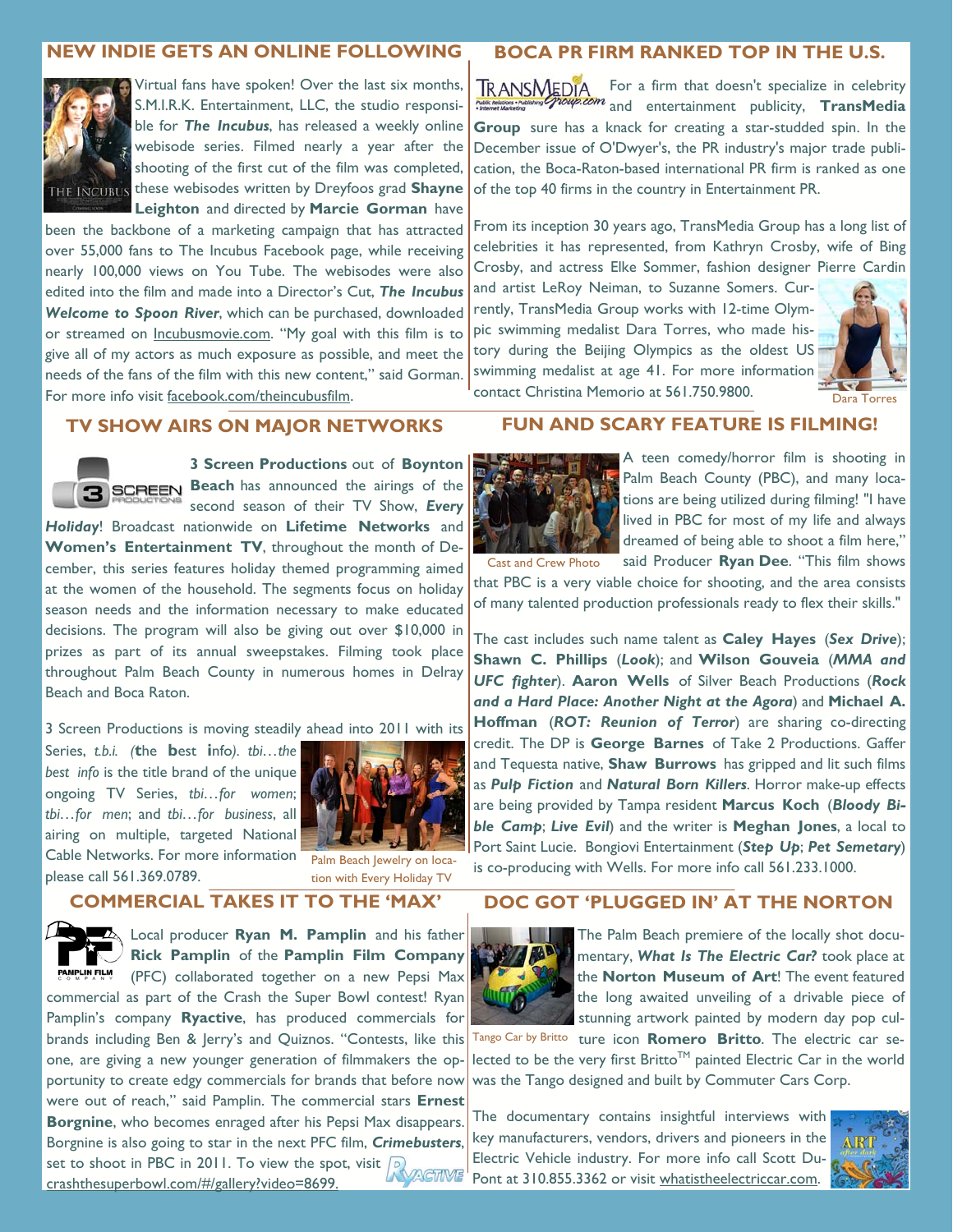# **MULTICULTURAL FILM FESTIVAL AND AFRICAN-AMERICAN FILM FESTIVAL**



**The Kravis Center for the Performing Arts** is once again partnering with producer **James Drayton**  to present the annual **African-American Film Festival**. Presented as part of the Kravis Center's ArtSmart series, the sixth annual festival will feature three selections: *Amos 'n' Andy Show* which will be screened on March 29 at 7:00pm, *Open the Door Richard* on April 5 at 7:00pm, and *Brewster's Millions*  on April 12 at 7:00pm. Aneta Sewell will serve as host for all three evenings of the African-American Film Festival. "I am delighted that the Kravis and I are bringing to the viewing public a sixth season of the African-



American Film Festival. The idea of the Festival was born to counter the notion that African American film making is of recent vintage and only consists of a certain type of film that reflects a defined segment of current social conditions. I select a wonderful series of films that are not only entertaining, but provide an educational experience," said James Drayton. Tickets are \$10 per evening or \$25 for the entire festival. For more information call 561.832.7469.

lames Drayton

As part of **Palm Beach State College's** ongoing diversity initiatives, the college held a **ALLITIBU LIBILITI MULTIM REACH STATE Multicultural Film Festival** for the 2<sup>nd</sup> consecutive year. During the four day event, COLLEGE hosted by the District Diversity Committee, films were shown on each Palm Beach State

College campus. The films included *Amistad*, *Crossing Over*, *Skin, and Cracker Crazy: Invisible Histories of the Sunshine State*. For more info visit palmbeachstate.edu/diversity.xml.

### **NEW FILM FEST RAISES NEARLY \$10,000!**



The **Palm Beach Women's International Film Festival** (PBWIFF) held their first fundraiser at the **Brazilian Court** in **Palm Beach**. The event raised close to \$10,000 for the festival! One of the founders of the PBWIFF, **Terri Neil** kicked off the fes-

tivities by announcing their board of directors. The new board members include: Chairman Bruce Sutka, Vice-Chair Joanne Weiner, and Treasurer Kirk Beerthuis, as well as Leesa Gordon, Marcie S. Gorman, PJ Layng, Konny Light, J.D., Michelle Sylvester and Donna Weinberger. "It's exciting to announce our board and to have a male chair, so the community realizes that we are not just a festival for women, run by women," said PJ Layng, codirector. "This festival will entertain both men and women of all ages and ethnicities with entertaining, thought-provoking films, which we plan to announce by March 1."

The festival will take place April 7-10, 2011. The event will screen 30-40 features, documentaries and shorts. Celebrity events, educational seminars and parties will round out the festivities. For info visit pbwiff.com.



Board of Directors

## **THEATRE CO. MOVES INTO NEW DIGS**



**West Palm Beach's (WPB) longest residing pro**fessional Theatre, **Palm Beach Dramaworks**, has announced that the WPB Community Rede-**THE velopment Agency has purchased the Cuillo** Centre for the Arts, and entered into a longterm lease agreement with Dramaworks.

Palm Beach Dramaworks New Home

Dramaworks plans to renovate the interior theatre and audience chamber, with a Grand Opening in November 2011. "This is a landmark occasion for our thriving organization, and we are grateful for the City's firm commitment and dedication to the Arts," said Dramaworks' Producing Artis-**CRA** tic Director **Bill Hayes**. For info call 561.514.4042.

# **FILM FESTIVAL ANNOUNCES DATES**

The **16th annual Palm Beach Interna-**Palm Beach **tional Film Festival (PBIFF)** will take **Film Festival** place **March 23-31,2011**! During the 2010 festival, co-founder and festival secretary and treasurer George Elmore, announced his concern for the continuation of the esteemed festival due to funding. "Many of us who have been involved since the festival's inception were not about to let go of an event that has brought so much to the community," said Executive Director **Randi Emerman**. "We were determined to preserve the film festival." Through the years, the festival has provided proceeds to develop new and enhance existing film programs in county high schools, colleges and universities.

This year, PBIFF returns to its original nine-day format opposed to the shorter five-day event held last year. The festival will present American Independent and International cinema including features, documentaries, and shorts. The event will also include parties, seminars and presentations. The Student Showcase of Films (SSOF) has also announced a call for entries for Florida student filmmakers.The deadline for entries is February 1. For info about the PBIFF visit pbifilmfest.org and for info about the SSOF, visit pbfilm.com.

## **BOCA AFTER DARK**



**Florida Atlantic University** (FAU) is giving students and the community a reason to be on the Boca Raton campus after dark, a brand new theater! **The Living Room Theaters** is a 73,000 square-foot,

Living Room Theaters

\$19 million complex with four screens that show films in theaters with state-of-the-art sound and digital projection. The building has 14 classrooms, conference rooms, offices and a three-story atrium. The cinema is now open to the public nightly and throughout the weekends. Before 5:00pm during weekdays, the space will be used to enhance the classroom experience of students enrolled in FAU's School of Communications and Multimedia Studies FAU. programs. For more info visit livingroomtheaters.com.